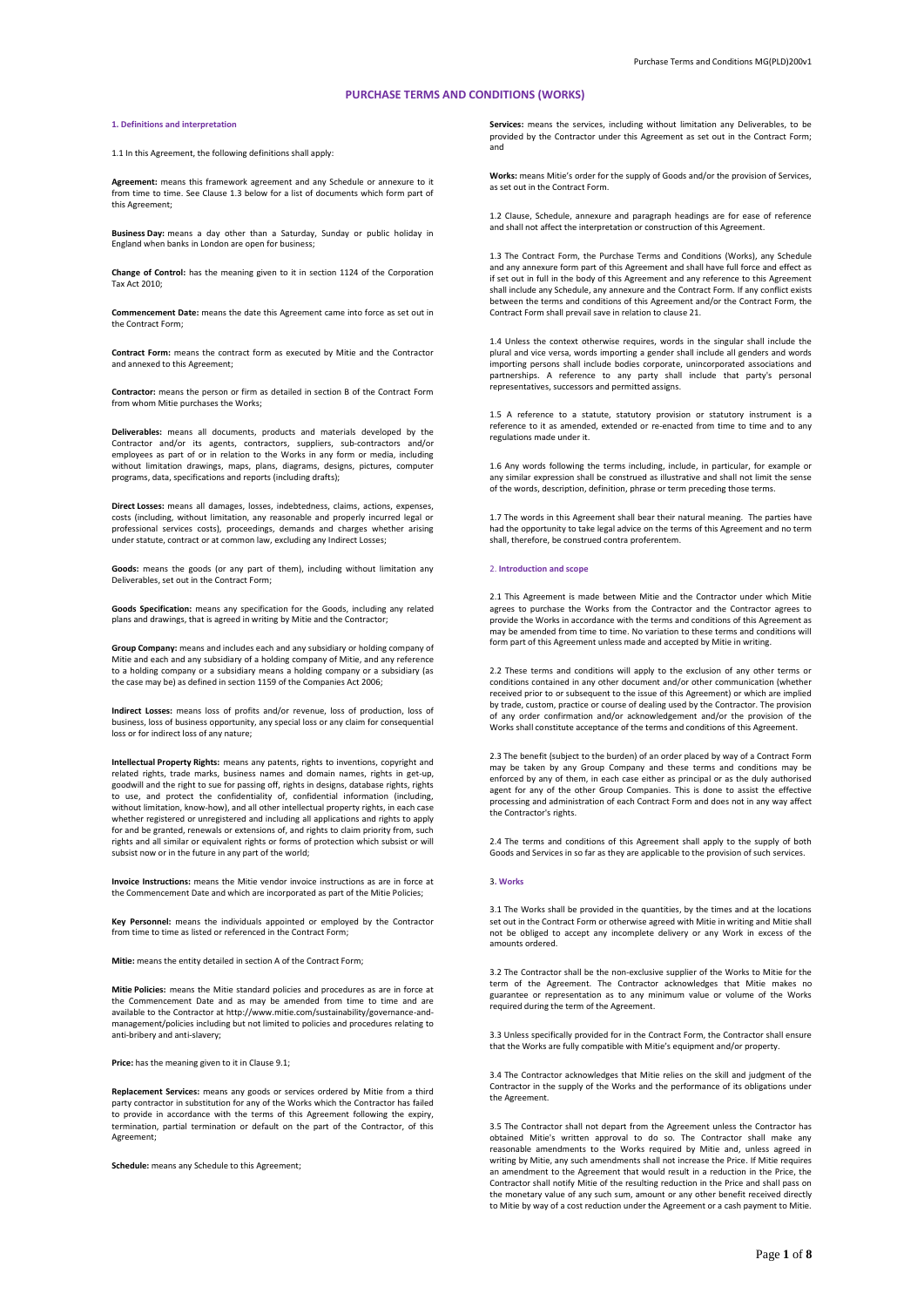The parties agree that Mitie may request from the Contractor written evidence assessing the reduction in the Price resulting from the amendment and/or showing how the reduction in the Price was calculated and that it was calculated on a fair and reasonable basis.

3.6 Where the Contractor is to provide formal progress reports to Mitie under the Agreement, the Contractor shall provide such reports at the times and in such form as may be specified by or as otherwise requested by Mitie. The submission and acceptance of progress reports shall not prejudice the rights of Mitie under any other provision of the Agreement.

3.7 The Contractor shall be deemed to have satisfied itself as regards the nature and extent of the Works, including but not limited to the time necessary to complete the Works, access to the location(s) where the Works are to be provided or performed, and the personnel and equipment necessary to provide or perform the Works.

3.8 The Contractor shall at all times in its performance of the Works, act in accordance with any relevant specification, law or regulatory requirement and shall supply, where relevant and appropriate, a certificate of conformance with any relevant specification confirming conformance with all appropriate regulatory approvals and health and safety requirements.

3.9 The Contractor shall at all times in its performance of the Works have regard to the good reputation of Mitie and in performing the Works shall not damage Mitie's reputation, goodwill and/or custom.

## **4. Provision of the Goods**

4.1 The Contractor shall ensure that the Goods shall:

a. correspond with their description and any applicable Goods Specification set out in the Contract Form;

b. be of satisfactory quality (within the meaning of the Sale of Goods Act 1979) and fit for any purpose held out by the Contractor or made known to the Contractor by Mitie, expressly or by implication, and in this respect Mitie relies on the Contractor's skill and judgment;

c. where applicable, be free from defects in design, materials and workmanship and remain so for twelve (12) months after delivery; and

d. comply with all applicable statutory and regulatory requirements relating to the manufacture, labelling, packaging, storage, handling and delivery of the Goods.

4.2 Unless otherwise stated in the Contract Form, where the Goods are to be delivered by the Contractor, the point of delivery shall be when the Goods are removed from the Contractor's transporting vehicle:

a. on the date specified in the Contract Form or, if no such date is specified, on the date agreed between Mitie and the Contractor;

b. during Mitie's normal hours of business on a Business Day, or as otherwise instructed in writing by Mitie;

c. at the location specified in the Contract Form or such other location as instructed in writing by Mitie before delivery, and the Contractor shall offload the Goods as directed by Mitie.

4.3 Where the Goods are to be collected by Mitie, the point of delivery shall be when the Goods are loaded onto Mitie's transporting vehicle.

4.4 Delivery will be deemed to be incomplete if the Contractor fails to provide Mitie with all the documentation or training necessary for the safe and proper operation or intended use of the Goods and Mitie shall have the right to inspect and test the Goods at any time before delivery.

4.5 The issue by Mitie of a receipt for the Goods shall not constitute any acknowledgment of the condition, quantity or nature of the Goods.

4.6 The Contractor must ensure all Goods are suitably packaged, marked in a proper manner and in accordance with any Mitie instructions, statutory requirements and any requirements of the carriers. Mitie shall not be obliged to return any packaging materials for any Goods whether or not they are accepted by Mitie.

4.7 If the Goods require the carrying out of tests, installation or training, delivery shall not be deemed to be complete until such tests have been passed, all Goods installed or training delivered to Mitie's unconditional satisfaction and the Contractor shall provide to Mitie upon request with copies of all test reports and all data discovered as a result of testing.

4.8 If Mitie installs any Goods supplied to it, the Contractor shall supply in advance of delivery a functional description of each part of the Goods, together with sufficient drawings and instructions to allow Mitie to install, operate and maintain the Goods including details of any special environmental controls required to ensure that the Works meet any relevant specification.

**5. Provision of the Works**

5.1 In providing the Works, the Contractor shall:

a. co-operate with Mitie in all matters relating to the Works, and comply with all instructions of Mitie;

b. perform the Works with the best care, skill and diligence in accordance with best practice in the Contractor's industry, profession or trade;

c. use personnel who are suitably skilled and experienced to perform tasks assigned to them, and in sufficient number to ensure that the Contractor's obligations are fulfilled in accordance with this Agreement;

d. ensure that the Works and/or Deliverables will conform with all descriptions and specifications set out in the Contract Form, and that the Deliverables shall be fit for any purpose expressly or impliedly made known to the Contractor by Mitie;

e. provide all equipment, tools and vehicles and such other items as are required to provide the Works;

f. use the best quality goods, materials, standards and techniques, and ensure that the Deliverables, and all goods and materials supplied and used in the Works or transferred to Mitie, will be free from defects in workmanship, installation and design;

g. obtain and at all times maintain all necessary licences and consents, and comply with all applicable laws and regulations (including anti-bribery and anti-slavery laws and regulations); and

h. observe all health and safety rules and regulations and any other security requirements that apply at any of Mitie's premises.

5.2 The Contractor shall ensure that at all times it has and maintains all the licences, permissions, authorisations, consents and permits that it needs to carry out its obligations under the Agreement in respect of the Works.

5.3 Where the Contract Form specifies the time of performance or delivery of the Works, time for such performance or delivery shall be of the essence.

5.4 The Contractor shall notify Mitie if any delivery or performance is likely to be delayed beyond the date specified in the Contract Form or, if no such date is specified in the Contract Form, beyond the date which had been agreed between Mitie and the Contractor. If the Contract Form provides for the payment of liquidated damages for delays in performance or delivery then these shall apply. If not, then the provisions of Clause 5.5 shall apply.

5.5 Where Clause 5.3 applies and time is of the essence, failure by the Contractor to promptly notify Mitie of any likely delay shall entitle Mitie to terminate without liability all or any part of the order set out in the Contract Form. Mitie shall also be entitled to compensation for any Direct Losses resulting from such failure and/or delay. Save where Clause 5.3 applies, if any delay which is promptly notified to Mitie does or is likely to exceed ten (10) days, Mitie shall be entitled to terminate without liability on its part all or any part of the order set out in the Contract Form and/or (unless the delay is due to Force Majeure (as set out in Clause 25 below)) to compensation for any resulting Direct Losses.

5.6 In addition to any other right Mitie may have under this Agreement or any other contract between it and the Contractor, Mitie shall be entitled to postpone the date of delivery or performance for whatever period it thinks fit upon giving notice in writing to the Contractor. The Contractor shall not make any additional charges for providing or performing the Works where Mitie exercises this right, unless the Contractor can demonstrate to the reasonable satisfaction of Mitie, providing a written statement and supporting evidence, that such additional charges are unavoidable due to the proposed postponement. In such circumstances Mitie shall be entitled to terminate the Agreement immediately without any liability whatsoever if it determines (at its sole discretion) that the increase in charges is not reasonable.

5.7 If the Works are delivered or performed in instalments, Mitie may treat the Agreement either as a single contract and not severable, or it may elect to terminate the whole of any unfulfilled part of the Agreement without any further liability to the Contractor.

5.8 The Contractor shall liaise with Mitie (and any third parties designated by Mitie) regularly and at such intervals as Mitie may request in connection with the Works. The Contractor shall provide Mitie's nominated representative(s) with access to observe performance of the Works at all key stages in their development.

5.9 If an inspection by Mitie at any time after delivery by the Contractor establishes that all or any part of the Works supplied does not comply with all the requirements of the Agreement, Mitie may (without limitation) reject the Works supplied, return it to the Contractor and require replacement or rectification, or require reperformance of the Works and in each case recover its losses, costs and expenses from the Contractor.

5.10 Where the Contractor attends site to carry out the Works and is unable to gain access to the service area or to successfully complete the Works due to access restrictions or the acts and/or omissions of authorised representatives of Mitie on site (a "Wasted Journey"), the Contractor undertakes and agrees to use its best endeavours to take all steps to contact an authorised representative of Mitie on site to gain access and/or resolve any on-site restrictions.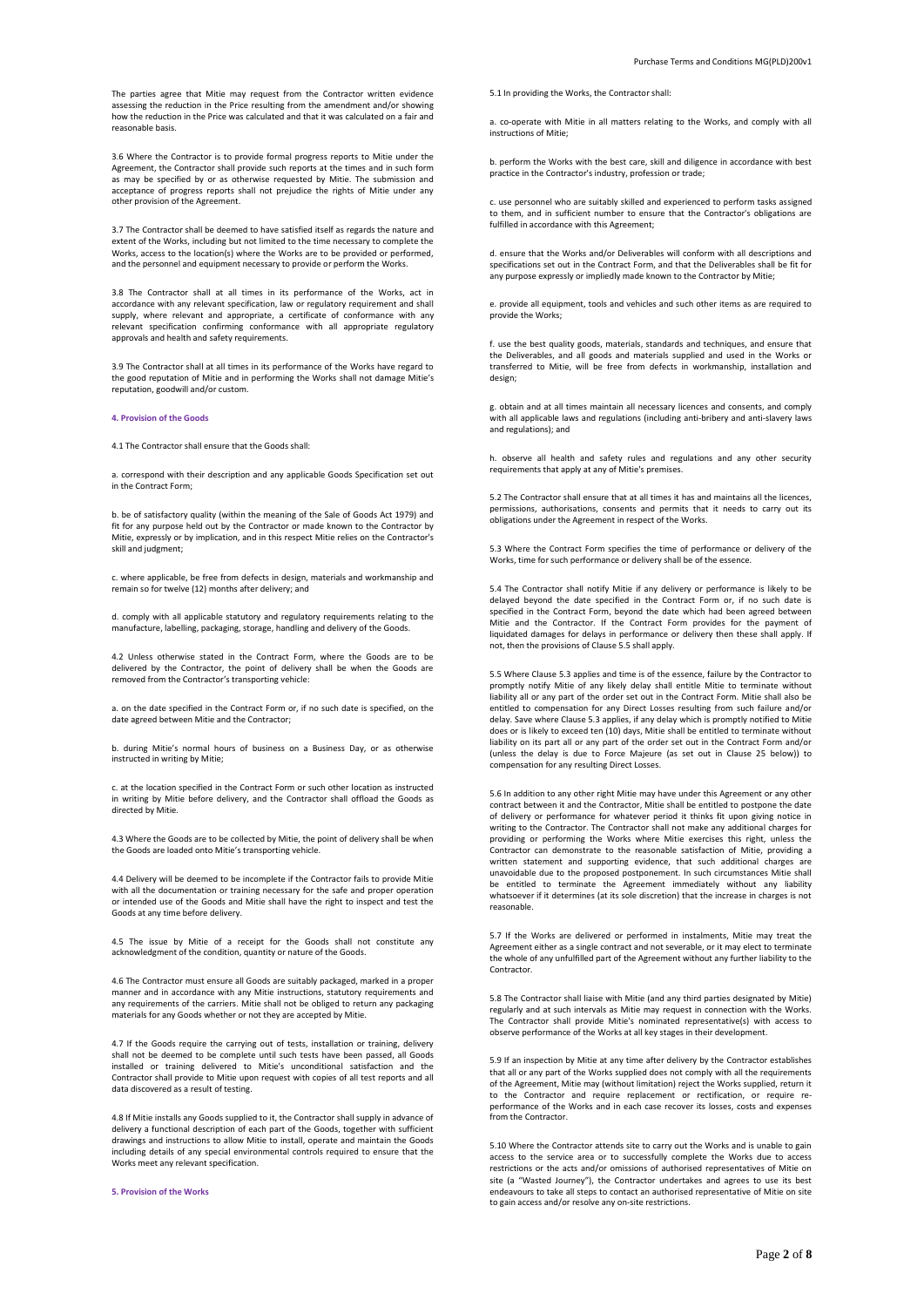5.11 In the event of a Wasted Journey where the Contractor has been unable to successfully complete the Works, the Contractor shall only invoice Mitie for its reasonable charges incurred, which shall not exceed the Contractor's transport only charge.

5.12 The Contractor is not entitled to charge any Wasted Journey charge where the Contractor has attempted to attend a site outside of the service times agreed by Mitie in writing or where the Contractor is unable to demonstrate compliance with Clause 5.10. Where service times have not been specified by Mitie, the agreed service times shall be deemed to be 0900 to 1700 hours Monday to Friday (excluding public holidays).

5.13 The Contractor shall give Mitie not less than 30 days' written notice where it proposes to alter the scheduled service times agreed by Mitie or, where service times have not been specified, outside of the standard service times set out in Clause 5.12 above. Where the Contractor's revised service times will no longer satisfy the requirements of Mitie, Mitie reserves the right to terminate this Agreement in accordance with Clause 21.1.

5.14 Mitie shall be entitled to deduct from the Price or reclaim from the Contractor any reasonable costs associated with the procurement of any Replacement Services or any costs associated with the Works which the Contractor has failed to provide in accordance with the terms of this Agreement. These costs will include, without limitation, any premium paid and/or transportation or delivery charges required to achieve the timeframe originally specified for the provision of the Works in this Agreement.

### **6. Hazardous goods**

6.1 If any Works to be provided or performed under the Agreement involve the use of any hazardous substances or requires any special precautions to be taken to ensure safety in handling, transport, storage or use, the Contractor shall prior to delivery furnish Mitie with written details of the nature of those substances and the precautions to be taken and shall ensure that before despatch appropriate instructions and warnings are clearly and prominently marked or securely attached to any containers into which they are packed.

6.2 In particular (but without limitation) the Contractor shall provide to Mitie in writing all such data, instructions and warnings as are required to comply with applicable legislation, including without limitation, relating to health and safety and shall indemnify Mitie against any and all liabilities, claims and expenses which may arise as a result of the Contractor's failure to do so.

## **7. Remedies**

7.1 If the Contractor fails to complete the delivery or performance of any Works in accordance with this Agreement, for any reason other than Force Majeure, without prejudice to any other right and remedies it may have, Mitie shall be entitled to:

a. reject the Works (in whole or in part) whether or not title has passed and to return them to the Contractor at the Contractor's own risk and expense;

b. require the Contractor to remedy such defect at its own cost within seven (7) days including without limitation to repair or replace any rejected Works (in which case the Contractor shall also be liable to Mitie for any costs arising out of any damage caused by the Contractor in remedying such defects and shall also provide free of charge any additional Works necessary to remedy the Works);

c. recover from the Contractor any costs incurred by Mitie in having such defects remedied;

d. cancel any Works which have not been delivered or provided by the date required and require a full refund of any part of the Price which has been paid; and/or

e. charge to the Contractor any additional costs, losses or expenses which Mitie may incur due to the Contractor's failure to deliver or perform the correct Works in accordance with this Agreement and the Contract Form, including, but not limited to, any additional costs incurred by Mitie in obtaining any Replacement Services from a third party and any payments contractually due to third parties as a result of the Works not being so provided by the specified delivery date.

7.2 Clause 7.1 shall extend to any substituted or remedial services and/or repaired or replacement Works supplied by the Contractor.

7.3 Mitie's rights under this Agreement are in addition to its rights and remedies implied by statute and common law.

## **8. Ownership and risk**

8.1 Subject to Clauses 8.2, 8.3 and 8.4, the risk and title in any Goods which form all or any part of the Works shall pass to Mitie when delivered and the time of delivery shall be determined in accordance with Clauses 4 and/or 5.

8.2 Risk of loss or damage to, and title in any Goods rejected by Mitie in accordance with this Agreement shall revert to the Contractor upon notification of that rejection by Mitie.

8.3 Any equipment and materials provided by the Contractor for the provision of the Works shall remain the property of the Contractor. Mitie will take all reasonable care

of such equipment but no liability is accepted for any loss or damage which is not proven to have directly been caused by the negligence or default of Mitie.

8.4 Mitie accepts no liability whatsoever for any equipment and/or materials provided by the Contractor, including for ordinary wear and tear, and the Contractor is expected to provide a replacement if the equipment or materials no longer meet any relevant standard that is expected.

## **9. Price and payment**

9.1 The price for the Works shall be as set out, described and/or calculated in or pursuant to the Contract Form and will be fixed unless the Contract Form provides otherwise (the "Price"). The Price shall be exclusive of VAT but inclusive of all other taxes, charges and expenses including packaging, shipping, carriage, insurance, testing and delivery of any Goods to the delivery address and any duties, imposts or levies.

9.2 The Price for any Works shall be the full and exclusive remuneration of the Contractor in respect of the performance of the Works and unless otherwise agreed in writing by Mitie, the Price shall include all costs and expenses of the Contractor directly or indirectly incurred in connection with the performance of the Works.

9.3 No increase to the Price may be made (whether on account of increased material, labour or transport costs, fluctuations in exchange rates, legislative or regulatory changes, or otherwise) without the prior written consent of Mitie. Mitie shall be entitled to any discount of prompt payment, bulk purchase or volume of purchase customarily granted by the Contractor, whether or not shown on its own terms and conditions of sale.

9.4 Unless specified otherwise in the Contract Form, the Contractor shall invoice Mitie at any time after the later of the due date for completion and/or delivery of the Works and the actual date of such completion and/or delivery. The invoice shall comply with the Invoice Instructions and shall state clearly that it is an invoice and include the contract reference number, the full name of the Mitie contracting legal entity, the period to which the Price relates, the date, the contact name at Mitie, a description of the Works to which the invoice relates, a valid Mitie purchase order number, the Contractor's name and registered company VAT number and such other information as Mitie may reasonably require. Any incomplete invoice will be invalid. For the avoidance of doubt, Mitie shall not be bound by a purchase order for a price other than as set out, described and/or calculated in or pursuant to the Contract Form and this Agreement. In the event of a conflict between the price set out in an invoice/purchase order and the Price set out, described and/or calculated in or pursuant to the Contract Form and this Agreement, the latter will prevail. The Contractor shall not be entitled to claim any adjustment to the Price arising from any error generated by Mitie in a purchase order.

9.5 In consideration of the supply of the Works by the Contractor, Mitie shall pay all undisputed invoiced amounts within sixty (60) days from the end of the month of receipt of the date of a correctly rendered and valid invoice to a bank account nominated in writing by the Contractor [other than in the specific circumstances where the flow down provisions of the Public Contracts Regulations 2015 apply.]

9.6 Mitie shall not be obliged to pay and/or consider any invoice that:

a. does not comply with the Invoice Instructions;

- b. exceeds a valid Mitie purchase order;
- c. is not addressed to the correct Mitie contracting legal entity; and/or

d. does not quote a valid Mitie purchase order number or is received more than ninety (90) days after the Goods have been delivered and/or Services completed.

9.7 All invoices must be sent by email or post to the PO Box address stipulated by Mitie.

9.8 Unless the Contract Form provides otherwise, or where the invoice is disputed by Mitie, payment shall be made within sixty (60) days from the end of the month of receipt of the date of a correctly rendered and valid invoice. Except with Mitie's prior written consent, the Contractor shall not factor or assign any invoice submitted to Mitie pursuant to this Agreement. If Mitie disputes any Contractor invoice (or part thererof) in good faith then Mitie shall notify the Contractor in writing (including email) of such dispute (but no later than 7 days prior to the payment due date) and Mitie may withhold payment of such disputed invoices pending resolution of such dispute in accordance with the terms hereof. The parties agree that this payment mechanism constitutes an adequate mechanism that replaces the regime set out in the Housing Grants, Construction and Regeneration Act 1996 as amended by the Local Democracy Economic Development and Construction Act 2009 and Scheme for Construction Contracts, insofar as this legislation applies to the Works being delivered by the Contractor.

9.9 If Mitie has agreed to reimburse the Contractor for expenses incurred in the performance of the Services then the Contractor shall provide receipts or such other evidence as Mitie may require to support any claim for such expenses.

9.10 Without prejudice to any other right or remedy Mitie may have, Mitie reserves the right to set off any liability of Mitie and/or a Group Company to the Contractor, whether either liability is present or future, liquidated or unliquidated arising under this Agreement or any other agreement which may exist from time to time between them, against any liability of the Contractor to Mitie under this Agreement. All amounts due under this Agreement or against Mitie under any other agreement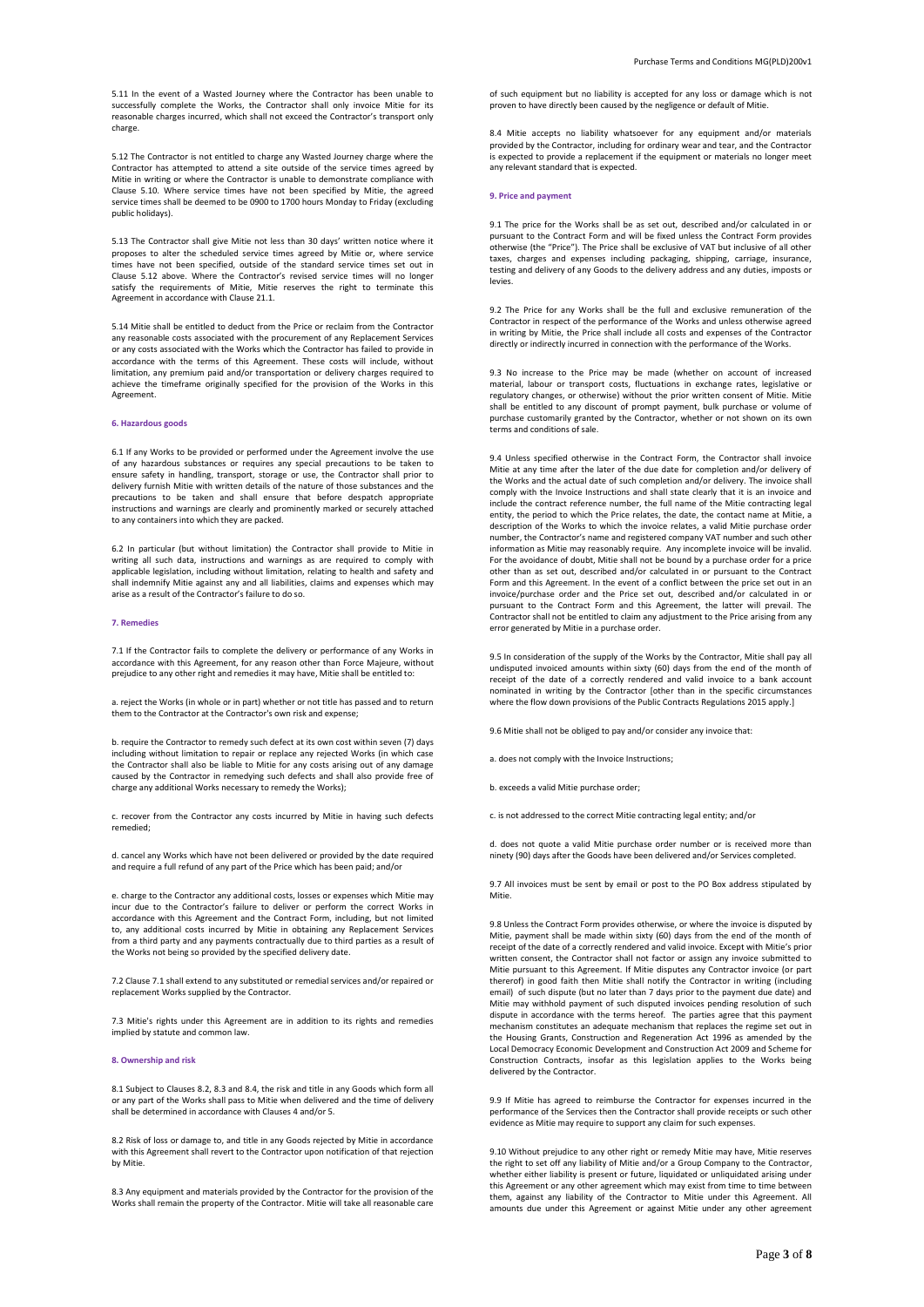shall be paid by the Contractor to Mitie in full without any set-off, counterclaim, deduction or withholding (other than any deduction or withholding of tax as required by law).

9.11 Mitie shall deduct the cost of any Goods which are returned by Mitie or any Services rejected by Mitie from the next payment due to the Contractor. Where the return of any Goods or the rejection of any Services puts the Contractor into a debt position and Mitie is unable to deduct the balance from a payment due, Mitie will issue a debit note and shall require settlement of the debit note by the Contractor within fourteen (14) days of the date of the debit note.

9.12 The Contractor shall not suspend the supply of the Works unless the Contractor is entitled to terminate the Agreement for failure to pay undisputed sums of money.

9.13 Interest shall be payable on any amount due and payable under this Agreement (including, without limitation, any rebate) which is not paid by the due date for its payment. Such interest shall accrue on the overdue amount at the rate of 2% per annum above the Bank of England's base rate from time to time and shall be calculated on a daily basis from the due date until the date of actual payment of the overdue amount, whether before or after judgment. This Clause 9.13 shall not apply to payments that the defaulting party disputes in good faith.

9.14 The Contractor shall keep and maintain complete, accurate and up to date records relating to the supply and performance of the Works and the operation of the Agreement, including without limitation, records of:

a. the Works provided and the supply and/or status of such Works;

b. any expenditure charged, paid and/or reimbursed;

c. any rebates, discounts or beneficial payment terms in place with the Contractor's sub-contractors and/or suppliers (if any) which relate to the Works and/or the Agreement;

d. compliance with the Mitie Policies and Invoice Instructions; and

e. any files, documents, correspondence, agreements, specifications, accounts, accounting records (including without limitation, all invoices, purchase orders, rebates, receipts for all charges and expenses) relating to the Works and/or the Agreement,

and shall ensure that its sub-contractors and/or suppliers (if any) retain the same such records relating to the Works and/or the Agreement.

9.15 The records referred to in Clause 9.14 shall be:

a. retained by the Contractor and/or its sub-contractors and/or suppliers (if any) throughout the duration of the Agreement and for at least six (6) years following the termination of the Agreement;

b. adequately protected against loss, corruption and/or damage by the Contractor and/or its sub-contractors and/or suppliers (if any); and

c. made available to Mitie and/or Mitie's employer(s) (if any) on twenty-four (24) hours' written notice.

9.16 The Contractor shall permit Mitie, its employer(s), its employees, nominated representatives, advisers and independent auditor to examine on twenty-four (24) hours' written notice and within normal working hours such records as are to be kept by the Contractor and/or its sub-contractors and/or suppliers (if any) under Clause 9.14 (including access to and inspection of electronically stored information relating to the Works and/or the Agreement) and any other documents in the possession of the Contractor and/or its sub-contractors and/or suppliers (if any) relating to the Agreement. Such examination shall be permitted at the offices of the Contractor or at such other places where the records may be kept. If a physical examination takes place the Contractor shall make available to Mitie an office suitable for at least three representatives of Mitie with adequate facilities, including, desks, chairs, personal computer and access to photocopiers and printers. The Contractor and/or its sub-contractors and/or suppliers (if any) shall permit Mitie, its employer(s), employees, nominated representatives, advisers and independent auditors to take copies of such records and shall promptly provide proper explanations to any questions raised relating to the contents of these records. The Contractor and/or its sub-contractors and/or suppliers (if any) shall afford Mitie such assistance as it shall reasonably require in order to understand the records.

9.17 The Contractor shall indemnify Mitie on a continuing basis against any liability, including, without limitation, interest, penalties, expenses or costs incurred, which is levied, demanded or assessed on Mitie at any time in respect of the Contractor's failure to account for or to pay any VAT relating to payments made to the Contractor under the Agreement. Any amounts due under this Clause 9.17 shall be paid by the Contractor to Mitie not less than five (5) days before the date upon which the tax or other liability is payable by Mitie.

**10. Continuous improvements**

10.1 The Contractor undertakes to use its best endeavours to adopt a policy of continuous improvement throughout the term of the Agreement in relation to the Works, pursuant to which it shall regularly review the Works to:

a. improve the quality, scope and efficiency of the Works; and

b. reduce the Price, any charges and Mitie's costs, without adversely affecting the Works or any standards or levels applicable to the Works.

10.2 Without prejudice to its other obligations under this Clause 10, if the Contractor or any of its sub-contractors and/or suppliers develops or implements for any other customer any new technology or product feature in respect of works similar to the Works, the Contractor shall promptly offer that new technology or product feature to Mitie. The Contractor shall notify Mitie of each such development or implementation in accordance with Clause 27.6.

# **11. Variations**

11.1 The Contractor shall accept any reasonable variation to the specification for the Works requested by Mitie. The price shall be adjusted and agreed in writing by Mitie to reflect the variation having regard to the rates and prices used in the Agreement or, where these are not relevant, to what is fair and reasonable.

11.2 Neither party shall be bound by any variation to the Agreement unless and until it is confirmed in a variation to the Contract Form signed by an authorised representative of each party.

# **12. Intellectual property**

12.1 In respect of the Works and any goods that are transferred to Mitie as part of the Works under this Agreement, including without limitation the Deliverables or any part of them, the Contractor warrants that it has full clear and unencumbered title to all such items, and that at the date of delivery of such items to Mitie, it will have full and unrestricted rights to sell and transfer all such items to Mitie.

12.2 The Contractor hereby assigns absolutely by way of present and (to the extent permissible by law) future assignment with full title guarantee and free from all third party rights and at no cost to Mitie, all Intellectual Property Rights which are created by the Contractor or on the Contractor's behalf throughout the term of the Agreement in the products of the Works, including without limitation the Deliverables.

12.3 The Contractor grants Mitie a non-exclusive, worldwide, perpetual, transferable, royalty-free licence (including the ability to grant sub-licences) in respect of all Intellectual Property Rights in the Works and which do not belong to Mitie under this Clause 12. The Contractor may use those Intellectual Property Rights only as properly and reasonably required in connection with the supply of the Works for Mitie.

12.4 The Contractor shall obtain all releases, waivers and authorisations throughout the world necessary for Mitie to make full and free use of the Works.

12.5 The Contractor shall, and shall procure that the Contractor's employees, consultants, agents, suppliers and/or sub-contractors shall do all such further acts and things and execute any such documents as Mitie may require in order to secure the full benefit of the Agreement, including all rights, title and interest in and to the Intellectual Property Rights assigned to Mitie in accordance with this Clause 12 and to confirm those releases, waivers and authorisations referred to in Clause 12.4.

12.6 The Contractor shall not use or permit the use of any of the intellectual property belonging to Mitie (or Mitie's licensors), including without limitation logos or other Intellectual Property Rights without the prior written agreement of Mitie.

12.7 The Contractor will indemnify and hold Mitie harmless against any damages (including costs) that may be awarded or agreed to be paid in respect of any claim or action that any Works supplied by the Contractor infringes any intellectual property right of any third parties.

### **13. Warranties**

The Contractor warrants that:

a. it has the full capacity and authority to enter into and perform this Agreement and that this Agreement is executed by a duly authorised representative of the Contractor;

b. it owns or has obtained valid licences, consents, permissions and rights to use, and where necessary to licence to Mitie, any materials reasonably necessary for the fulfilment of all its obligations under this Agreement, including any third party licences and consents in respect of any of the Works;

c. all of the Works supplied by it under the Agreement:

i. will be in full accordance with any specification set out in the Contract Form purchase order or which Mitie may provide to the Contractor from time to time;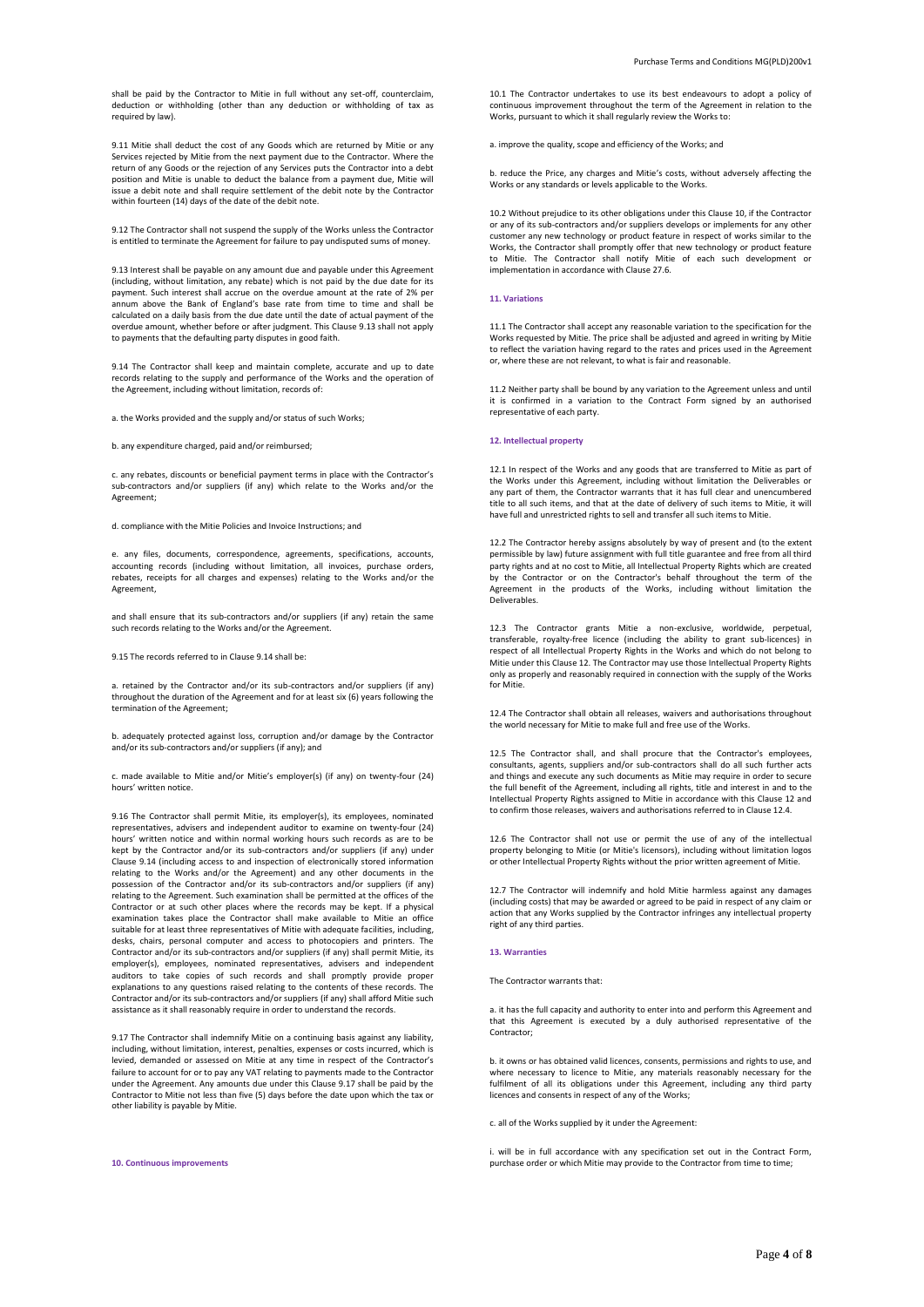ii. will be provided in accordance with the required service levels or key performance indicators (if any) set out or referred to in the Contract Form, purchase order or which Mitie may provide to the Contractor from time to time;

iii. will not infringe any Intellectual Property Rights or other rights of any third party anywhere in the world;

iv. will be provided by appropriately qualified and trained personnel with all due skill, care and diligence and to such standards of quality and or/specifications stated in the Contract Form, purchase order or (if none are so stated) as is reasonable for Mitie to expect from the Contractor;

v. will be of satisfactory quality (within the meaning of the Sale of Goods Act 1979) and will be fit for any purpose held out by the Contractor or made known to the Contractor by Mitie, expressly or by implication, prior to the date when the Contract Form is signed;

vi. where applicable, will be free from all defects in design, material and workmanship and will correspond with any samples provided; and

vii. will comply with all applicable statutory and regulatory requirements.

# **14. Compliance**

14.1 In supplying the Works the Contractor shall, and shall procure that the Contractor's employees, consultants, agents, suppliers and sub-contractors shall, comply with, all applicable laws (including but not limited to the Bribery Act 2010 and the Modern Slavery Act 2015), standards, guidance, codes of practice (whether voluntary or mandatory), statutory requirements or other regulations and with the Invoice Instructions and the Mitie Policies. In all cases the costs of compliance shall be borne by the Contractor and the Contractor hereby indemnifies Mitie against all losses, costs, expenses, damages, liabilities, demands, claims, actions and proceedings which Mitie may incur arising out of any breach by the Contractor of the provisions of this Clause 14 howsoever arising.

14.2 If the Contractor is not the manufacturer and if required by Mitie the Contractor shall assign the benefit of any warranty or guarantee given by the manufacturer or the Contractor's supplier relating to the Works.

14.3 Where any Works supplied under this Agreement are the subject of a guarantee and if within the relevant guarantee period Mitie gives notice in writing to the Contractor of any defect in the design, materials or workmanship of the Works (other than a design made, furnished or specified by Mitie for which the Contractor has in writing disclaimed responsibility), the Contractor shall, as soon as possible, replace or repair (at Mitie's sole option, acting reasonably) the relevant Works so as to remedy the defects without cost to Mitie, provided that Mitie shall, where practicable, within a reasonable period of time of discovery of any defect, return the defective Works or parts of them to the Contractor at the Contractor's risk and expense unless it has been agreed between the parties that the necessary replacement or repair shall be carried out by the Contractor on Mitie's premises.

14.4 The liabilities of the Contractor under this Clause 14 shall be in addition and without prejudice to any other rights or remedies of Mitie (whether arising in contract, tort, at common law, under statute or otherwise).

# **15. Further obligations**

15.1 The Contractor shall:

a. comply (and will procure that its employees, agents, suppliers and sub-contractors comply) with all applicable laws, statutes, regulations, and codes that are applicable, including, without limitation, those relating to anti-bribery and anti-corruption including but not limited to the Bribery Act 2010 and the Modern Slavery Act 2015 (the "Relevant Requirements");

b. comply (and will procure that its employees, agents, suppliers and sub-contractors comply) with the Mitie Policies, Invoice Instructions, any anti-bribery policy and any anti-slavery policy applicable to the Contractor's industry as Mitie or the relevant industry body may update from time to time;

c. access and read on a regular basis throughout the term of the Agreement (and will procure that its employees, agents, suppliers and sub-contractors access, read and are trained on a regular basis throughout the term of the Agreement) the Mitie Policies, the Invoice Instructions, any anti-bribery policy and any anti-slavery policy applicable to the Contractor's industry as Mitie or the relevant industry body may update from time to time, to ensure that they are familiar with, up to date and aware of any changes or amendments to the Mitie Policies, Invoice Instructions, any anti-bribery policy and any anti-slavery policy which is applicable to this Agreement;

d. have and shall maintain in place throughout the term of this Agreement its own policies, procedures, training and audits to ensure compliance with the Relevant Requirements, the Mitie Policies and the Invoice Instructions, and it will enforce them where appropriate;

e. notify Mitie immediately if for any reason whatsoever it cannot access the Mitie Policies or Invoice Instructions;

f. immediately report to Mitie any actual, potential or suspected breach of the obligations in this clause 15 including but not limited to requests or demands for any undue financial or other advantage of any kind received by the Contractor in connection with the performance of this Agreement; and

g. within one month of the date of this Agreement and annually thereafter, certify to Mitie in writing signed by an officer of the Contractor, compliance with this Clause 15 and the Contractor shall provide such supporting evidence of compliance as Mitie may reasonably request.

For the avoidance of doubt, the Contractor and its employees, agents, suppliers and sub-contractors are deemed to have accessed, read and complied with all Mitie Policies and the Invoice Instructions on a continuing basis throughout the term of the Agreement unless it has notified Mitie in writing that it is unable to do so before the commencement of this Agreement.

15.2 The Contractor shall ensure that any person associated with the Contractor who is performing services or providing goods in connection with this Agreement does so only on the basis of a written contract which imposes on and secures from such person terms equivalent to those imposed on the Contractor in this Clause 15 (the "Relevant Terms"). The Contractor shall be responsible for the observance and performance by such persons of the Relevant Terms, and shall be directly liable to Mitie for any breach by such persons of any of the Relevant Terms.

15.3 Breach of this Clause 15 shall be deemed a material breach under Clause 21 and Mitie may terminate all or any part of the Agreement without any liability by notice to the Contractor.

15.4 Works supplied directly or via Mitie to Lloyds Bank plc., which includes all subsidiary companies ("LBG") will be subject to the terms and conditions set out in the 'LBG Terms', a copy of which is available at www.mitie.com/suppliers, and such terms are incorporated herein. In the event of any conflict between such documents, the LBG terms will prevail over the Mitie UK Purchase terms and conditions.

### **16. Personnel**

16.1 Mitie reserves the right to refuse access to any premises controlled by Mitie to any person employed by the Contractor or any sub-contractor whose admission would in the opinion of Mitie be undesirable.

16.2 If and when directed by Mitie the Contractor shall provide lists of the names and addresses of all persons who may at any time require permission to access any premises controlled by Mitie in connection with the performance of the Agreement. The Contractor shall also specify the capacities in which such employees are concerned with the Agreement and provide such other particulars as Mitie may reasonably require.

16.3 The decision of Mitie on whether any person is to be refused admission to any premises under its control and on whether the Contractor has complied with the obligations set out in Clause 16.2 shall be final and conclusive.

16.4 The Contractor shall be responsible for any income tax, national insurance contributions or other statutory payments in relation to any and all individuals employed or engaged in the provision of the Works from time to time (the "Employees") and will ensure that they are deducted and/or paid to the relevant authorities. The Contractor shall indemnify Mitie against all demands, claims, actions, proceedings, damages, payments, losses, costs, expenses or other liabilities (together "Losses") arising out of any claim or assertion that any Employee is or was an employee, servant or worker of Mitie by reason of being engaged in the Works or arising out of any act or omission of the Contractor or any of the Contractor's subcontractors, employees or agents in relation to any Employee.

16.5 At any time during the continuance of the Agreement Mitie may require the Contractor to provide to Mitie (or any other person nominated by Mitie) within fourteen (14) days, such information as Mitie or Mitie's nominee may reasonably require in connection with the employment or engagement of the Employees. This Clause 16.5 is without prejudice to Clause 16.6 below.

16.6 The Contractor will procure that there will be no transfer of employment of any of the Employees to Mitie or any person who provides services to Mitie (a "Future Service Provider") following the termination of the Agreement or the termination of the provision of any of the Works by the Contractor (directly or indirectly) and on or provision of any such termination the Contractor shall ensure that all Employees are redeployed elsewhere in the Contractor's or the Contractor's sub-contractors' business or are dismissed at the Contractor's expense.

16.7 The Contractor shall indemnify Mitie (for Mitie's benefit and that of any Future Service Provider) and hold Mitie harmless against all Losses incurred by Mitie and/or any Future Service Provider by virtue of the operation or alleged operation of the Transfer of Undertakings (Protection of Employment) Regulations 2006 in connection with the termination of the Agreement or termination of the provision of any of the Works (including any dismissal or alleged dismissal of any Employee by Mitie or a Future Service Provider).

16.8 The Contractor acknowledges that the Key Personnel of the Contractor listed or referred to in the Contract Form are essential to the proper provision of the Works to Mitie. The Key Personnel shall not be released from supplying the Works without Mitie's prior written agreement, except where this is unavoidable because of longterm sickness, maternity leave, paternity leave, termination of employment or other extenuating circumstances.

16.9 Any replacements to the Key Personnel shall be subject to Mitie's prior written agreement. Such replacements shall be of at least equal status or of equivalent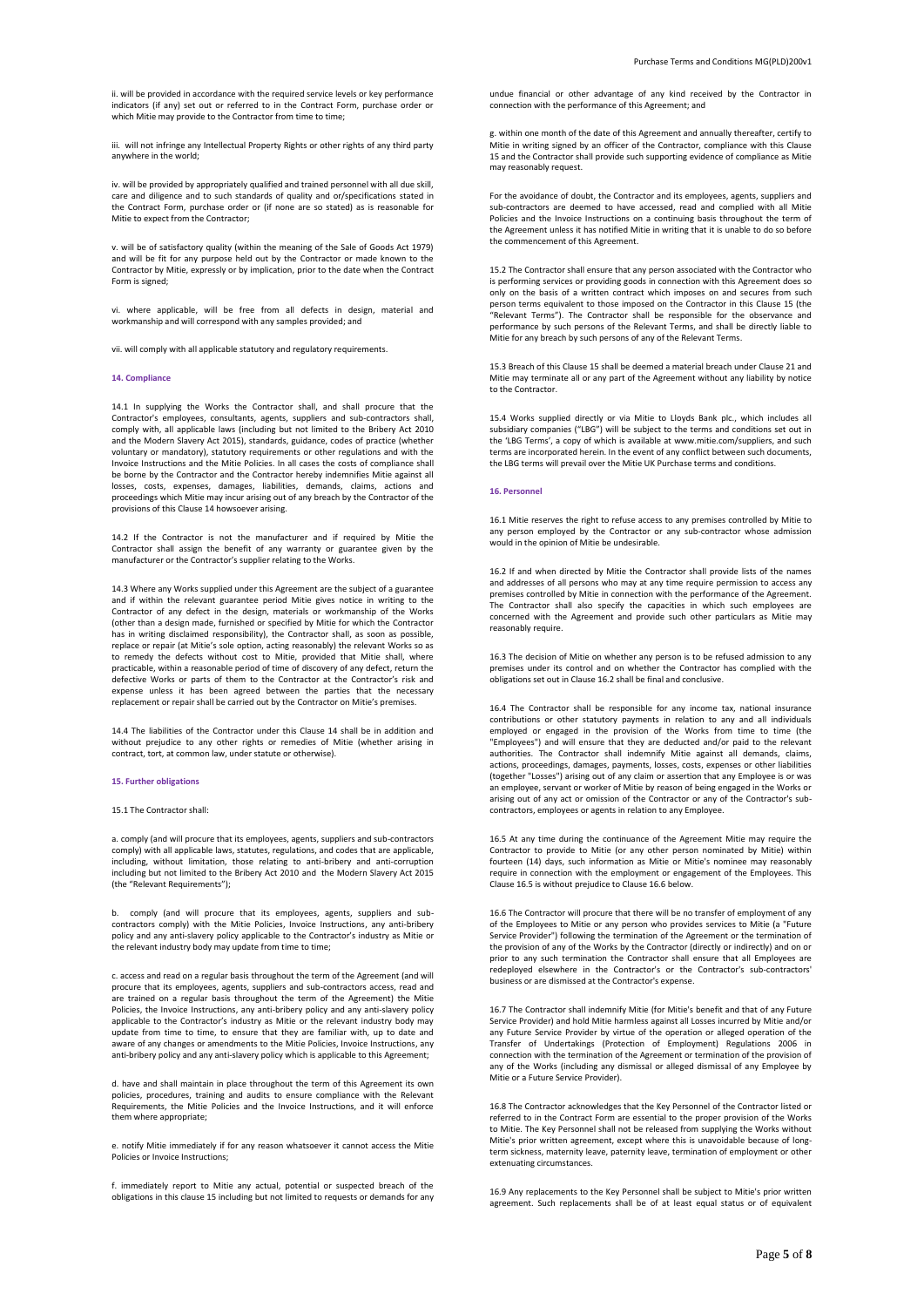experience and skills to the Key Personnel being replaced and be suitable for the responsibilities of that person in relation to the Works.

### **17. Mitie property**

17.1 Any property which is issued by or on behalf of Mitie to the Contractor in connection with the Agreement shall remain the property of Mitie and shall be used solely in connection with the Agreement and not for any other purpose without the prior written agreement of Mitie.

17.2 All Mitie property shall be deemed to be in good condition when received by or on behalf of the Contractor unless it notifies Mitie to the contrary within five (5) days of the date it receives such property. The Contractor shall return such property promptly to Mitie on the earlier of the completion of the Works or the termination of this Agreement and it shall be responsible for all loss or damage caused to such property from whatsoever cause.

17.3 The Contractor may be permitted to use accommodation provided by Mitie. Such accommodation shall be used purely for the purposes of providing the Works. Any such accommodation shall be kept clean and not damaged in any way. The Contractor shall also pay for any services made available to the accommodation and used by the Contractor, including but not limited to electricity, gas, water and telephone lines. The Contractor shall immediately vacate the accommodation when instructed to do so by Mitie. The accommodation shall be left in a clean and tidy condition and in a state of repair equivalent to that it was in when the Contractor was initially given access and any costs incurred by Mitie in repairing the same shall be recoverable from the Contractor as a debt.

# **18. Indemnity**

18.1 The Contractor shall indemnify Mitie fully from and against all losses, claims, proceedings, demands, charges, actions, damages, costs, expenses and any other liabilities whatsoever suffered or incurred by Mitie and/or any Group Company (including any professional or legal expenses incurred) that may arise out of, or in connection with:

a. the performance or non-performance by the Contractor of its obligations under this Agreement or the presence of any Contractor or any staff on Mitie's premises;

b. any act or omission or negligence of the Contractor (including the Contractor's employees, consultants, agents, suppliers and sub-contractors) in supplying installing, testing, commissioning or performing the Works;

c. any breach of any warranty given by the Contractor in relation to the Works including but not limited to the warranties set out in Clause 13;

d. any liability Mitie might incur under the Consumer Protection Act 1987 or General Product Safety Regulations 2005 in respect of the Works or any other items in which the Works are incorporated; and

e. any liability to any third party arising in connection with the Works which Mitie may incur whether by court proceedings or by a bona fide out-of-court settlement.

18.2 The Contractor shall not be liable to Mitie for any damage or injury to the extent that the same is caused by or arises out of Mitie's negligent acts or omissions.

18.3 The Contractor shall be liable for additional operational, administrative costs and/or expenses or wasted expenditure resulting from the direct breach of the Agreement by the Contractor.

## **19. Insurance**

19.1 The Contractor shall effect and maintain with a reputable insurance company of good repute the following policies of insurance providing cover consistent at least with the best industry practice of suppliers of Works of the type to be supplied by the Contractor to Mitie, in amounts of not less than those stated below for any claim or series of related claims, for the period over which the Agreement is to be performed and for a minimum of six (6) years following expiration or earlier termination of the Agreement:

a. Employers liability insurance of not less than £5 million or the minimum level required by law;

b. Public liability insurance of not less than £10 million or the minimum level required by law;

c. Product liability insurance of not less than £5 million or the minimum level required by law; and

d. Professional indemnity insurance of not less than £2 million or the minimum level required by law.

19.2 The Contractor shall promptly provide to Mitie copies of all insurance policies referred to in Clause 19 or a broker's verification of insurance to demonstrate that such insurances are in place, together with copies of receipts or other evidence of payment of the latest premiums due under those policies.

**20. Limitation of liability**

20.1 Nothing in this Agreement shall exclude or limit either party's liability for:

a. death or personal injury arising from that party's negligence;

b. fraud or fraudulent misrepresentation;

c. any other liability that cannot be limited or excluded by law; and/or

d. any liability under Clauses 18.1d.

20.2 Save as set out in Clause 20.1, Mitie's aggregate liability to the Contractor (whether in tort, including gross negligence, or for breach of contract or statutory duty or otherwise) under or in connection with this Agreement, shall be limited to the lesser of:

a. 100% of the price for the Works (including VAT) which have accrued during the previous 12 months; or

b. £100,000 (one hundred thousand pounds),

and Mitie shall not be liable in any circumstances for any Indirect Losses suffered or incurred by the Contractor under or in connection with this Agreement.

#### **21. Termination**

21.1 Mitie may terminate all or any part of the Agreement without any liability immediately by notice to the Contractor in the following circumstances:

a. if the Contractor breaches any term of the Agreement, the Invoice Instructions or any Mitie Policy and (where in Mitie's reasonable opinion the breach can be remedied without any delay to the time for supply under Clauses 4 or 5) fails to remedy the breach by that time for performance or (if earlier) within five (5) days of Mitie so requiring;

b. the Contractor gives Mitie not less than thirty (30) days' written notice that it proposes to alter (i) the Price and/or (ii) its scheduled service times which Mitie considers will no longer be appropriate;

c. in the performance of the Works, the Contractor has contravened Clause 3.8 of the Agreement (including, but not limited to, any contravention of health and safety legislation);

d. if there is a Change of Control of the Contractor;

e. if the Contractor ceases to or threatens to cease to carry on business, the Contractor's financial position is such that either the Contractor, the Contractor's directors, members or creditors as appropriate take or are entitled to take steps to institute formal insolvency proceedings with respect to the Contractor of a type provided for by the Insolvency Act 1986 (or any similar or analogous legislation, whether under English law or otherwise), including without limitation administration, liquidation, administrative receivership, receivership, voluntary arrangement, scheme of arrangement or bankruptcy, or if the Contractor is unable to pay its debts within the meaning of section 123 of the Insolvency Act 1986;

f. if the Contractor offers or gives, or agrees to give, to any employee, agent or representative of Mitie any gift, inducement or consideration of any kind in connection with this Agreement or any other agreement with Mitie, or for showing or refraining from showing favour or disfavour to any person in relation to this Agreement or any such other agreement; or

g. if the Contractor breaches any of the Relevant Requirements or the Mitie Policies.

21.2 Without prejudice to its rights under Clause 21.1, Mitie shall have the right to terminate the Agreement at any time on giving the Contractor at least one (1) months' notice in writing.

21.3 On termination of the Agreement for any reason, the Contractor shall immediately deliver to Mitie all Deliverables whether complete or not, and return any materials, equipment, tools, drawings, specifications and data supplied by Mitie to the Contractor. Until they have been returned or delivered, the Contractor shall be solely responsible for their safe keeping and will not use them for any purpose not connected with this Agreement. If the Contractor fails to do so, then Mitie may pursue such rights and actions available to it in order to take possession of them.

21.4 Clauses 6.2, 9.10, 9.14 to 9.17 (inclusive), 12, 16.4, 16.7, 18 to 24 (inclusive) and 27 shall survive termination of this Agreement.

21.5 Notwithstanding the service of a notice to terminate this Agreement, the Contractor shall continue to fulfil its obligations under the Agreement until the date of expiry or termination of the Agreement.

21.6 If the Agreement is terminated for any reason all rights granted to the Contractor under this Agreement will immediately terminate.

**22. Transition to another contractor**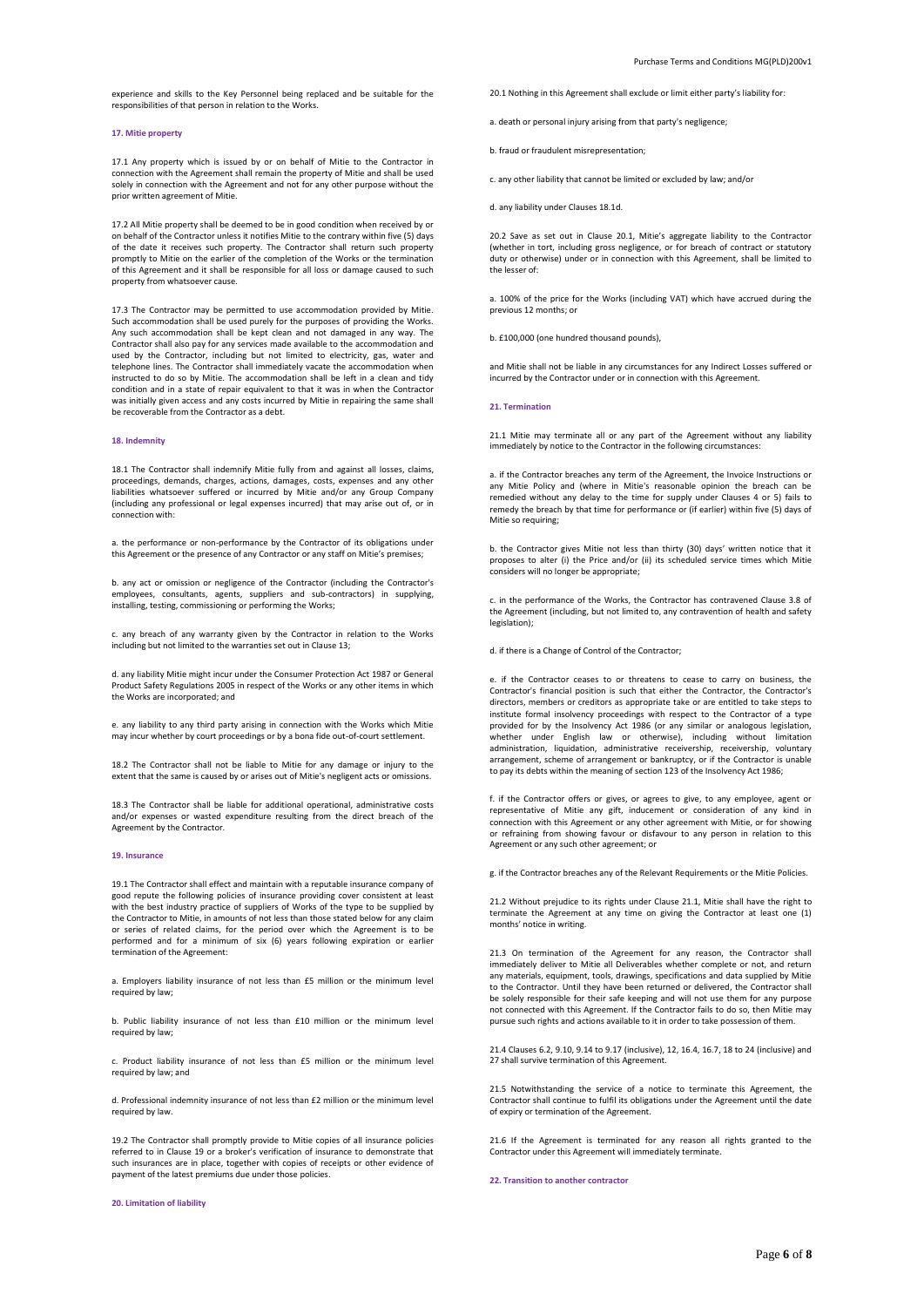22.1 During the period of any termination notice pursuant to this Agreement, and in any case for a reasonable period, to be determined at the sole discretion of Mitie, thereafter, the Contractor shall act professionally and reasonably and co-operate fully with the transfer of responsibility for and knowledge of the Works to Mitie or to any new contractor(s) of such services and/or goods the same or similar to the Works, and for the purposes of this Clause 22 the meaning of the term "co-operate" shall include, without limitation:

a. liaising with Mitie and/or any new contractor(s), and providing reasonable assistance and advice concerning the Works and their transfer to Mitie or to such new contractor(s);

b. allowing any new contractor(s) access to its business, its records and documents relating to the Works (at reasonable times and on reasonable notice) but not so as to interfere with or impede the provision of the Works by the Contractor; and

c. providing to Mitie and/or to any new contractor(s) all and any knowledge, information, stock, records or documentation concerning the Works which is reasonably required for the efficient transfer of responsibility for their performance but information which is commercially sensitive to the Contractor or subject to a legally binding confidentiality agreement shall not be provided (and for the purpose of this Clause 22, "commercially sensitive" shall mean information which would, if disclosed to a competitor of the Contractor, give that competitor a competitive advantage over the Contractor and thereby prejudice the business of the Contractor and shall not include any information relating to the employees of the Contractor.

22.2 The Contractor shall use all reasonable endeavours so as to facilitate the smooth transfer of responsibility for the Works to a new contractor and/or contractors and/or to Mitie (as the case may be) and the Contractor shall take no action at any time during the term of the Agreement or thereafter which is calculated or intended, directly or indirectly, to prejudice or frustrate or make more difficult any such transfer.

### **23. Dispute resolution**

23.1 If any dispute arises in connection with the Agreement (a "Dispute"), an authorised representative of the Contractor and Mitie shall, within thirty (30) days of a written request from one party to the other, meet in good faith at a Mitie office to resolve the Dispute.

23.2 If the Dispute remains unresolved either the Contractor or Mitie shall refer it to mediation in accordance with the Centre for Effective Dispute Resolution ("CEDR") Model Mediation Procedure that is in force at the date of the referral. Unless otherwise agreed between the Contractor and Mitie, the mediator will be nominated by CEDR. To initiate the mediation either party may give notice in writing (the "Mediation Notice") to the other requesting a mediation. A copy of the request will be sent to CEDR. The mediation will start not later than sixty (60) days after the date of the Mediation Notice.

# 23.3 The following principles shall apply to the mediation:

a. unless the Contractor and Mitie otherwise agree, all negotiations connected with the Dispute and any settlement agreement relating to it shall be conducted in confidence and without prejudice to the rights of either party in any future proceedings;

b. if the Contractor and Mitie reach agreement on the resolution of the Dispute, the agreement shall be recorded in writing and binding on them once it is signed by duly authorised representatives of both parties;

c. failing agreement, the Contractor and Mitie may invite the mediator to provide a non-binding but informative written opinion if the parties provide consent to this in writing. Such an opinion shall be provided on a without prejudice basis and shall not be used in evidence in any proceedings relating to the Agreement without the prior written consent of both parties.

23.4 If the parties fail to reach agreement by the conclusion of the mediation then the parties shall be free to commence formal legal proceedings in the courts in relation to the Dispute. Nothing in this Clause 23 shall prevent (i) a party seeking urgent injunctive relief from the courts where it considers this is necessary to protect its position or (ii) Mitie commencing proceedings at any time.

## **24. Confidentiality**

24.1 For the purposes of this Clause 24, "Confidential Information" means any information which has been designated as confidential by Mitie in writing or which because of its content ought to be considered as confidential (however it is conveyed or on whatever media it is stored), information the disclosure of which would, or would be likely to, prejudice the interests of Mitie, its trade secrets, Intellectual Property Rights or know-how and all personal data and sensitive data within the meaning of the Data Protection Act 1998, but does not include any information:

a. which was public knowledge at the time of disclosure (otherwise than by breach of this Clause 24);

b. which was in the possession of the Contractor, without restriction on its disclosure, before receiving it from Mitie;

c. which is received from a third party (who lawfully acquired it) without restriction on its disclosure; or

d. is independently developed without access to the Confidential Information.

24.2 The Contractor shall:

a. treat all Confidential Information belonging to Mitie as confidential and shall use its best endeavours to prevent its employees, consultants, agents, suppliers and subcontractors from making any disclosure to any person of any such Confidential Information; and

b. not disclose any Confidential Information belonging to Mitie to any other person without the prior written consent of Mitie, except to such persons and to such extent as may be necessary for the performance of the Contractor's obligations under the Agreement or except where disclosure is otherwise expressly permitted by the provisions of the Agreement.

24.3 The Contractor shall ensure that its employees, consultants, agents, suppliers, sub-contractors and professional advisors are aware of the Contractor's confidentiality obligations under the Agreement and that they comply with them.

24.4 The Contractor must not use any Confidential Information it received from Mitie otherwise than for the purposes of the Agreement.

24.5 If the Contractor fails to comply with this Clause 24 Mitie reserves the right to terminate the Agreement with immediate effect by notice in writing.

24.6 In order to ensure that no unauthorised person gains access to any Confidential Information or any data obtained in the supply of Works under the Agreement, the Contractor undertakes to maintain adequate security arrangements that meet the requirements of professional standards and best practice.

24.7 Without prejudice to the preceding provisions of this Clause 24, the Contractor warrants and undertakes that it shall not (and shall ensure that its employees, consultants, agents, suppliers and sub-contractors shall not) make, or permit any person to make, any statements or responses to public, media or official enquiries concerning this Agreement or the Works without the prior written consent of Mitie.

### **25. Force majeure**

Mitie shall have no liability to the Contractor, or be deemed to be in breach of the Agreement, for delay in performing, or failure to perform, any of its obligations under this Agreement as a consequence of any of the following events, where the event is outside Mitie's reasonable control:

a. flood, storm, severe weather conditions or other natural events;

b. war, terrorist action, hostilities, revolution, riot or civil disorder;

c. any destruction, breakdown (permanent or temporary) or malfunction of, or damage to any premises, plant, equipment, materials (including any compute hardware or software or any records) unless by an act or omission of Mitie's employees, consultants, agents, suppliers or sub-contractors;

d. the introduction of, or any amendment to, a law or regulation, or any change in the interpretation or application by any authority;

e. any strike, lockout or other industrial action;

f. any obstruction of any public or private highway or road or any event which prevents or obstructs access to the location;

g. any breach of contract or default by, or insolvency of, a third party (including an agent or sub-contractor) other than a Group Company or an officer or employee of Mitie or of a Group Company; or

h. any other event outside Mitie's reasonable control, whether similar or not to any of the foregoing.

#### **26. Assignment and sub-contracting**

26.1 The Contractor shall not assign, transfer, mortgage, charge, sub-contract or deal in any other manner with all or any of its rights, liabilities or obligations under the Agreement, whether in whole or in part, without first obtaining Mitie's prior written consent. Such consent, if granted shall not release the Contractor from any of its obligations and liabilities which may exist under this Agreement from time to time.

26.2 Mitie may assign, transfer or sub-contract any or all of its rights and obligations under this Agreement to another Group Company.

# **27. General**

27.1 Mitie engages the Contractor as an independent contractor. Nothing in this Agreement shall create a partnership or the relationship of principal and agent or employer and employee.